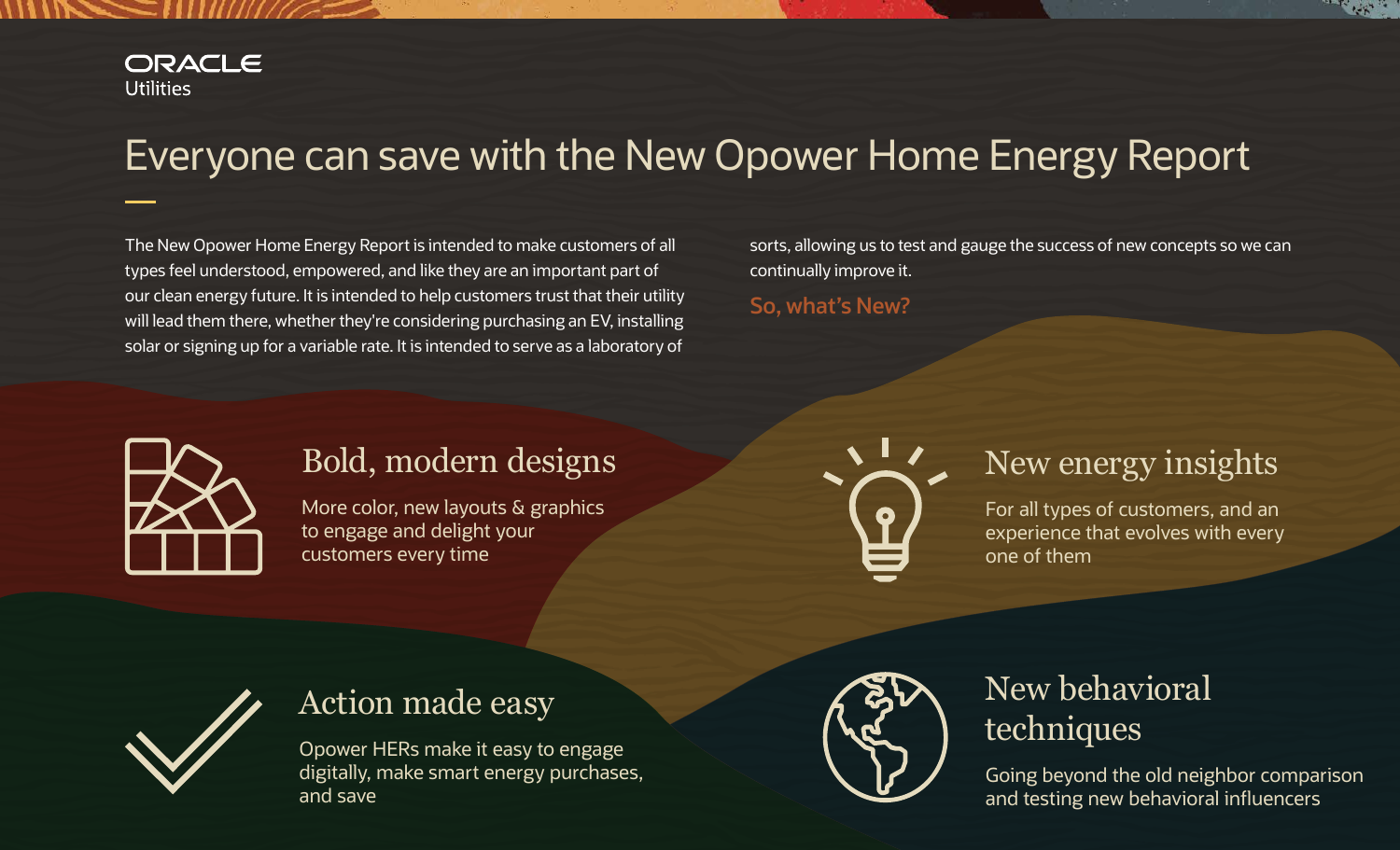## The Home Energy Report of tomorrow, today

## **Bold, modern designs**

Variable layouts ensure that no two reports are the same. There is a nearendless ability to design fresh layouts for each "moment that matters," each customer attribute and each experience.

 The Efficiency Zone similar efficient homes compares a customer's energy use to a target zone, rather than to *[New behavioral technique]* 

1

## **UtilityCo**

12345 Main Street San Francisco, CA 94111 This benchmark is an easy indicator that lets you know how you're doing each period. Your energy use at a glance Good Great

Home Energy Report March 1, 2020 Account 1234567890 Service address:

### Let's take a look at your energy use Februrary 1-29, 2020



2

The Energy Use Benchmark indicates a customer's relative level of efficiency in a simple way *[New behavioral technique]* 



than similar homes. less energy

You used

Your energy use was not in the Efficiency Zone.

More space is dedicated to graphs and insights, calling attention to information in new and modern ways



3

Color is used more strategically and in ways that are highly accessible to customers

*Front*